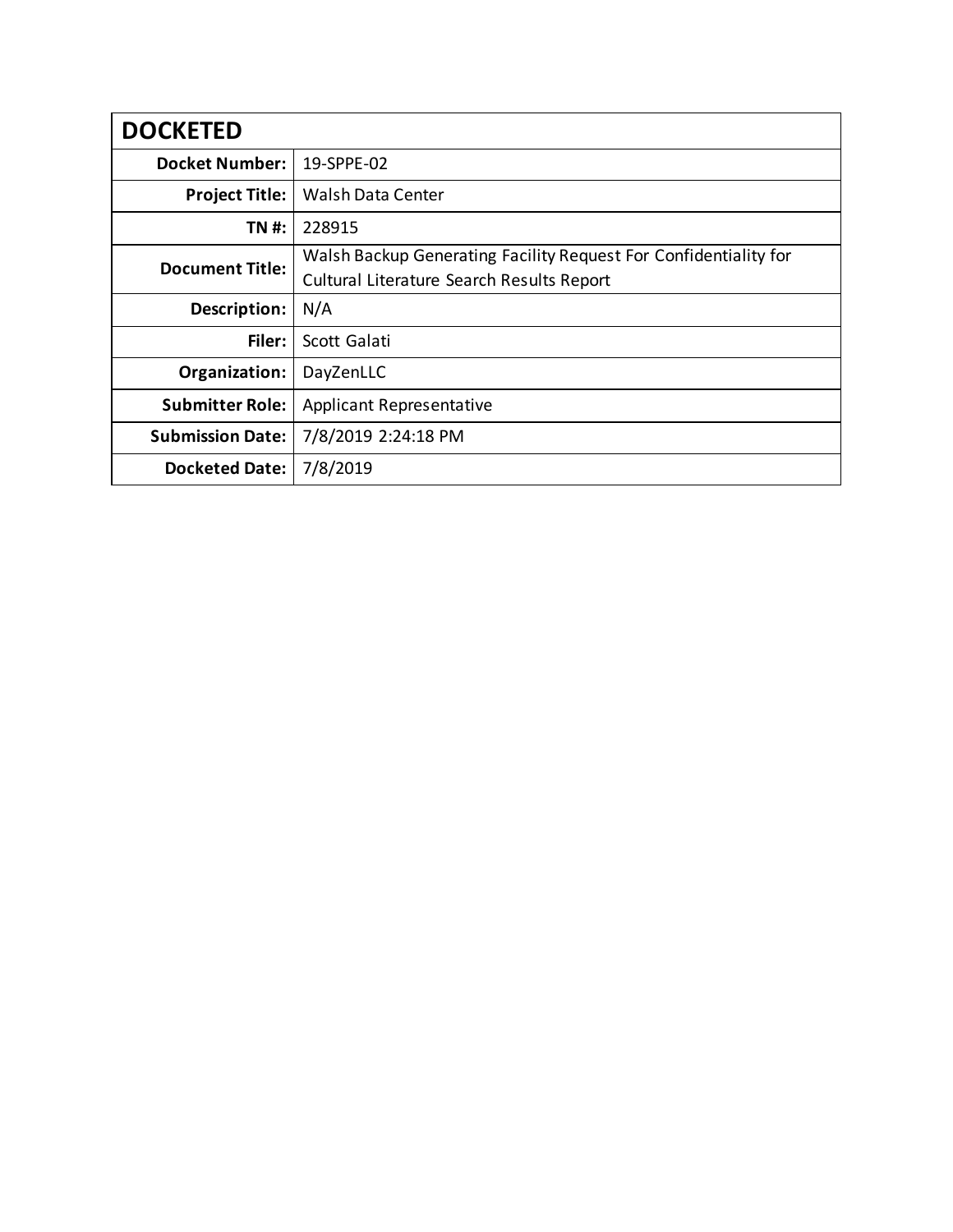

July 8, 2019

Mr. Drew Bohan Executive Director California Energy Commission 1516 Ninth Street Sacramento, CA 95814

*Subject:* Application for Confidential Designation Results of a CEQA Archaeological Literature Search for 651 Walsh Ave, City and County of Santa Clara, California Walsh Backup Generating Facility (19-SPPE-2)

Dear Mr. Bohan,

651 Walsh Partners, LLC (WP, LLC), as owner of Walsh Backup Generating Facility and Walsh Data Center (WBGF), requests that the attached information be designated confidential pursuant to 20 California Code of Regulations (CCR) Section 2505. This information is being supplied to the California Energy Commission (CEC) as report in support of WP, LLC's Application for Small Power Plant Exemption entitled, "Results of a CEQA Archaeological Literature Search for 651 Walsh Ave, City and County of Santa Clara, California", prepared by Holman & Associates, dated July 13, 2018.

In support of its Application for Confidential Designation, WP, LLC provides the following information:

APPLICANT: 651 Walsh Partners, LLC

ADDRESS: 908 Quality Way Richardson, TX 75082

*1(a). Title, date and description (including number of pages) of the record for which you request confidential designation.*

Results of a CEQA Archaeological Literature Search for 651 Walsh Ave, City and County of Santa Clara, California", prepared by Holman & Associates, dated July 13, 2018. We request that these documents, in their entirety, are granted confidential designation.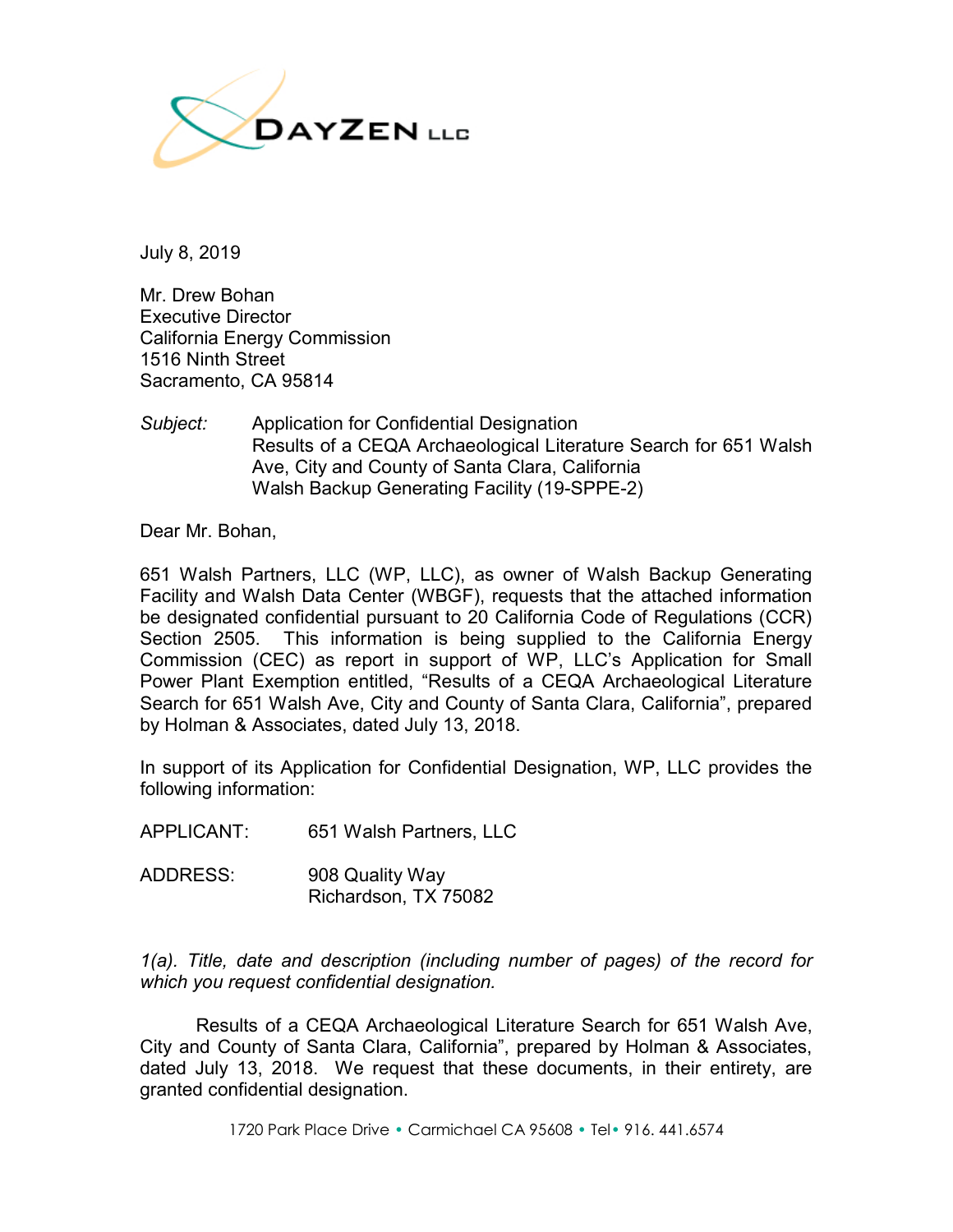*1(b). Specify the part(s) of the record for which you request confidential designation.*

The reports identified above in 1(a), in their entirety.

*2. State and justify the length of time the Commission should keep the record confidential.*

The reports identified above should be kept confidential indefinitely to protect potential cultural resources and sites. If the descriptions of the locations of the sites are released to the public domain, there is potential for looting of that site.

*3(a). State the provisions of the Public Records Act or other law that allows the Commission to keep the record confidential, and explain why the provision(s) apply to the record.*

The reports identified above specifically identify and describe culturally sensitive materials discovered during construction. It is thus protected under Government Code Sections 6254(e) and 6254(k). Protection provided is analogous to that given to Native American sacred places under Section 6254(r) of the Government Code.

*3(b). Discuss the public interest in nondisclosure of the record. If the record contains trade secrets or its disclosure would otherwise cause loss of a competitive advantage, please also state how it would be lost, the value of the information to the applicant, and the ease or difficulty with which the information could be legitimately acquired or duplicated by others.*

The public interest will be served by nondisclosure by preventing looting of the cultural resources and sites described in the reports. Such looting would preclude scientific study of the sites to gain data about the cultural resources of the area.

*4. State whether the record may be disclosed if it is aggregated with other information or masked to conceal certain portions (including but not limited to the identity of the applicant). State the degree of aggregation or masking required. If the data cannot be disclosed even if aggregated or masked, explain why.*

We do not believe aggregation is appropriate as aggregation of the information would hinder a complete CEC analysis and could subject the site to looting.

*5. State how the record is kept confidential by the applicant and whether it has ever been disclosed to a person other than an employee of the applicant. If it has, explain the circumstances under which disclosure occurred.*